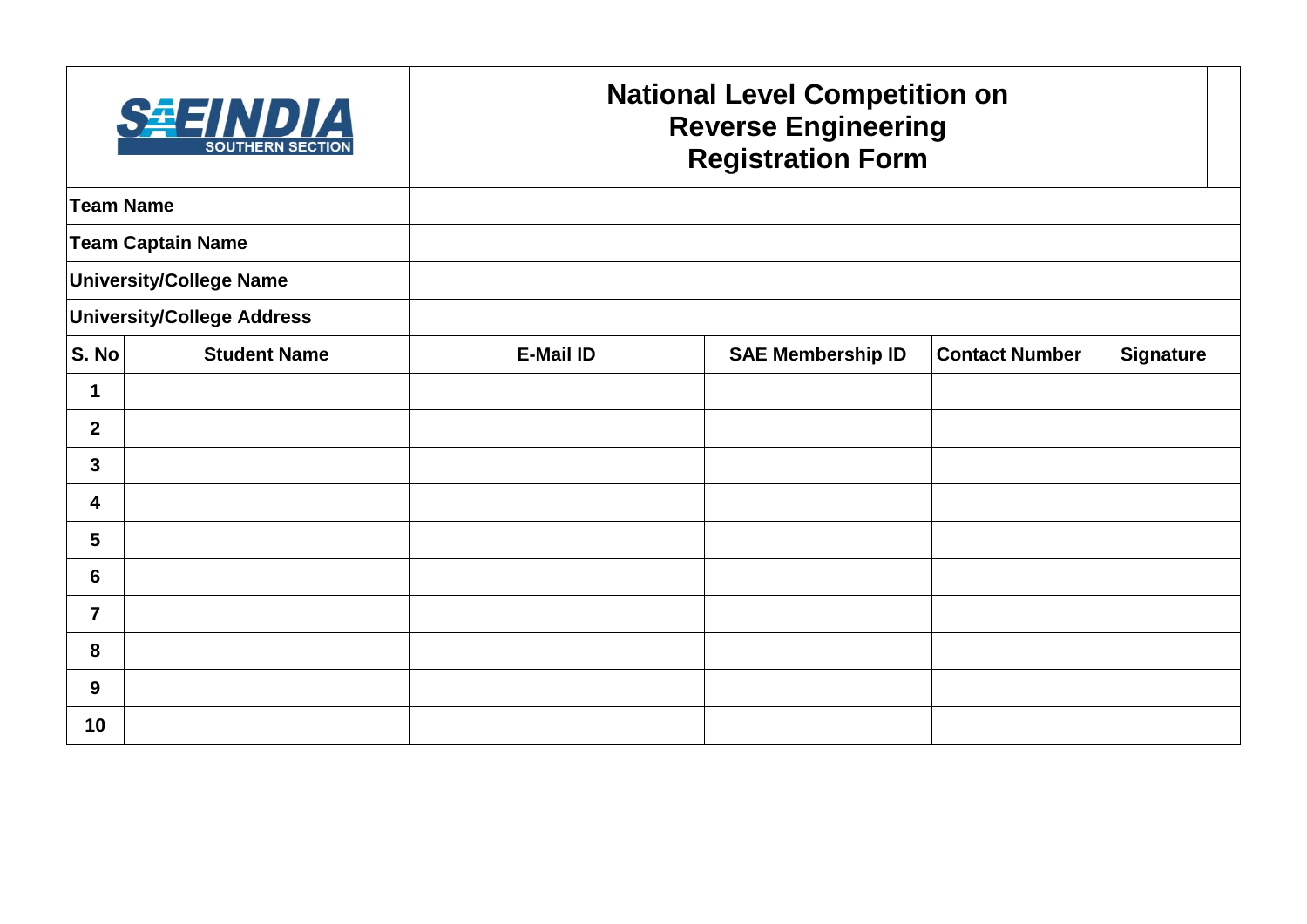| <b>Faculty Advisor Details</b> |             |                  |                                         |  |                  |  |  |
|--------------------------------|-------------|------------------|-----------------------------------------|--|------------------|--|--|
| $\vert$ S. No                  | <b>Name</b> | <b>E-Mail ID</b> | <b>SAE Membership ID Contact Number</b> |  | <b>Signature</b> |  |  |
|                                |             |                  |                                         |  |                  |  |  |

**Signature** Head of the Institute with college seal

**Note:** 

1 Team Size: Maximum of 10 members (UG Mechanical Stream)

2 Registration Fee: Rs. 11,800(inclusive of 18% GST) per team

3 College **GST Number** should be mentioned at back side of registration form

## **Mode of Payment:**

Demand Draft (DD) shall be drawn in favour of **SAEINDIA SOUTHERN SECTION**, Payable at Chennai

| <b>ACCOUNT NAME</b>   | SAEINDIA SOUTHERN SECTION  |
|-----------------------|----------------------------|
| <b>ACCOUNT NUMBER</b> | 38517580801                |
| <b>BANK</b>           | <b>STATE BANK OF INDIA</b> |
| <b>BRANCH</b>         | <b>GUINDY, CHENNAI</b>     |
| <b>IFSC CODE</b>      | SBIN0000956                |

"Students are requested to send the DD along with the hard copy of filled registration form by courier to below address, the scanned copy of DD, **If Net banking** copy of online transaction receipt and filled registration form shall be mailed to nlcre.saeiss@gmail.com